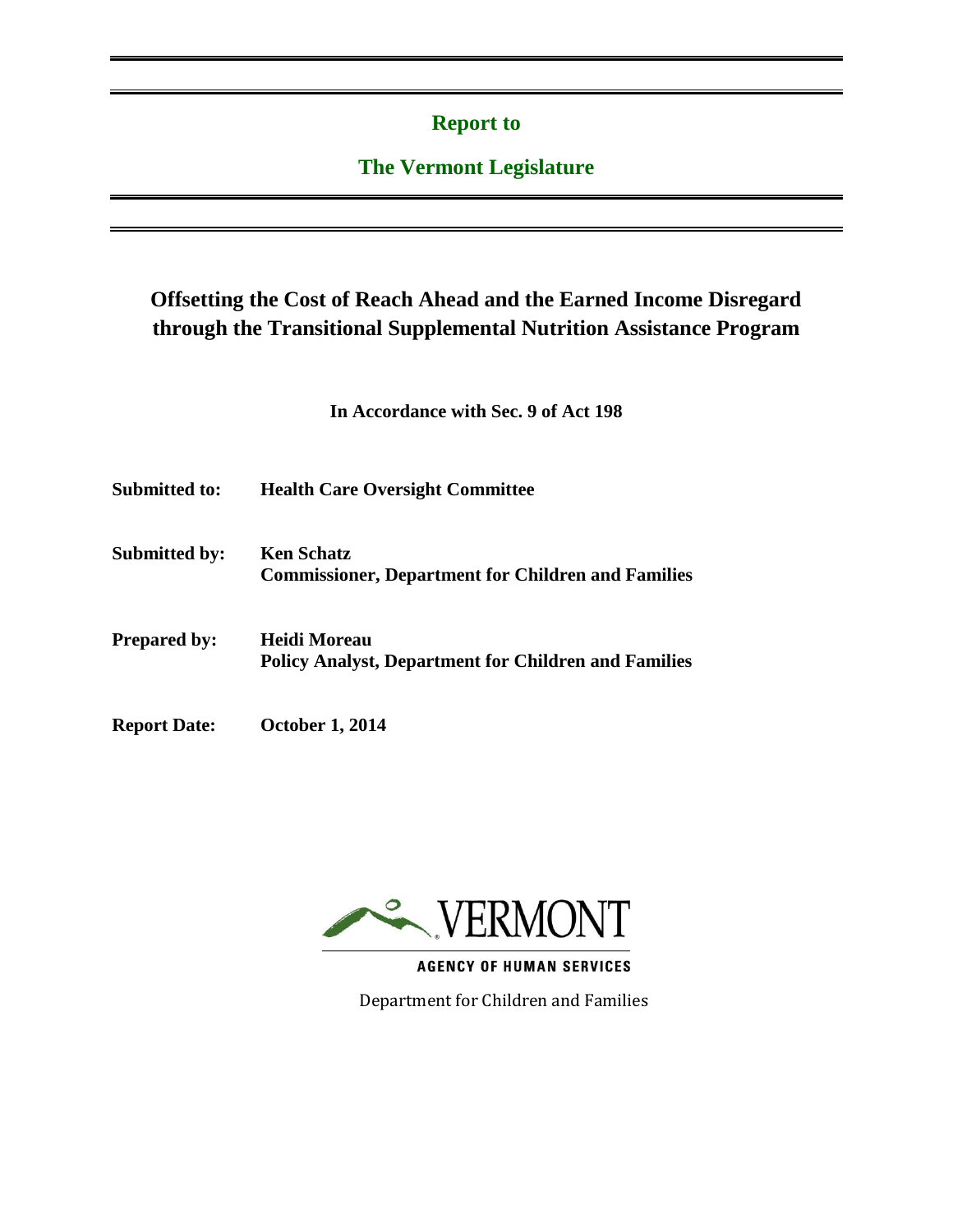## **Table of Contents**

|                                                                     | Page |
|---------------------------------------------------------------------|------|
| <b>Executive Summary</b>                                            | 3    |
| Section I – Changes to the Reach Ahead and Reach Up Programs        | 4    |
| Section II – Transitional Supplemental Nutrition Assistance Program | 5    |
| Section III - Funding Reach Ahead through Transitional SNAP         | 6    |
| Conclusion                                                          |      |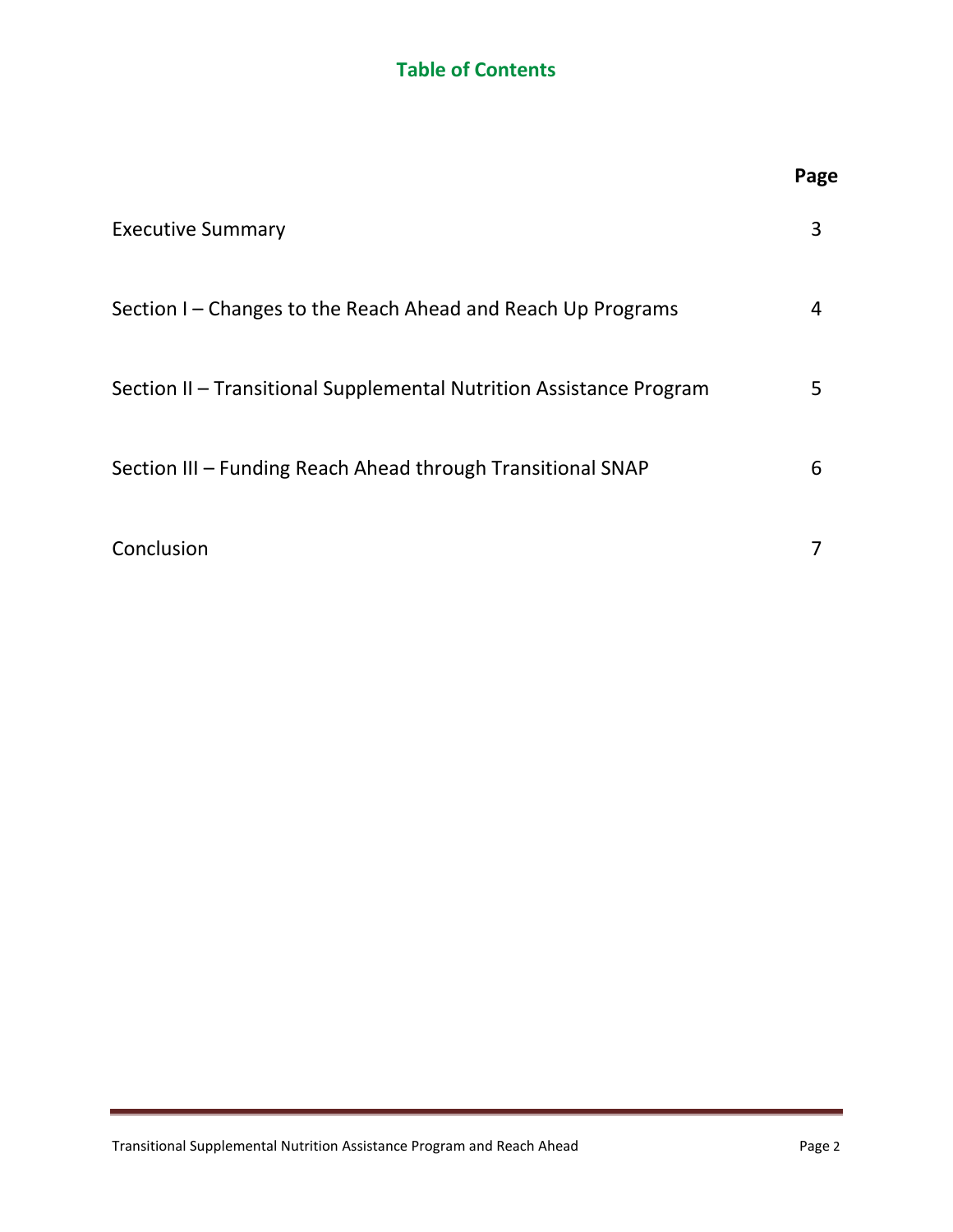This report is submitted pursuant to section 9 of Act 198, which requires the Commissioner of the Department for Children and Families ("Department") to report to the Health Care Oversight Committee by October 15, 2014 regarding the "feasibility of implementing a transitional Supplemental Nutrition Assistance Program that will allow the Department to draw federal funds" and the "extent to which additional federal funding in the Supplemental Nutrition Assistance Program could offset the cost of food assistance during the first five months of the Reach Ahead program and, consequently, free State funds to offset an increase to the earned income disregard in the Reach Up program."

In May 2014, the General Assembly enacted legislation extending the length of the Reach Ahead program from 12 to 24 months and altering the benefit level from \$100 in the first six months and \$50 in the second six months to \$50 for the first 12 months and \$5 for the second 12 months. The legislation also increased the amount of the earned income disregard in the Reach Up program from \$200 to \$250. The legislation directs the department to pay for the additional benefits through caseload reduction savings in the Reach Up program.

The transitional Supplemental Nutrition Assistance Program ("SNAP") allows states to maintain a family's SNAP benefit at its current level, for up to 5 months, if the family transitions off of public assistance. Vermont has not yet taken advantage of this federal option to provide an enhanced SNAP benefit for families who have left public assistance. It would be possible for Vermont to exercise this option and fund the food benefit provided by the Reach Ahead program through transitional SNAP for 5 months, which could offset the cost of Reach Ahead by \$133,000. However, statutory changes would be necessary to conform Reach Ahead to SNAP regulations. For the duration of time that Reach Ahead was SNAP-funded, Reach Ahead would lose its identity as a Temporary Aid to Needy Families ("TANF") program, resulting in a lost opportunity to count those SNAP-funded Reach Ahead families in the state's work participation rate and, thereby, increasing the state's risk for fiscal sanctions under the TANF block grant. In addition, reprogramming the Department's online eligibility system to properly implement a transitional SNAP benefit is a significant obstacle to adopting these changes. For these reasons, the Department recommends that, at this point, Reach Ahead should remain a state-funded program.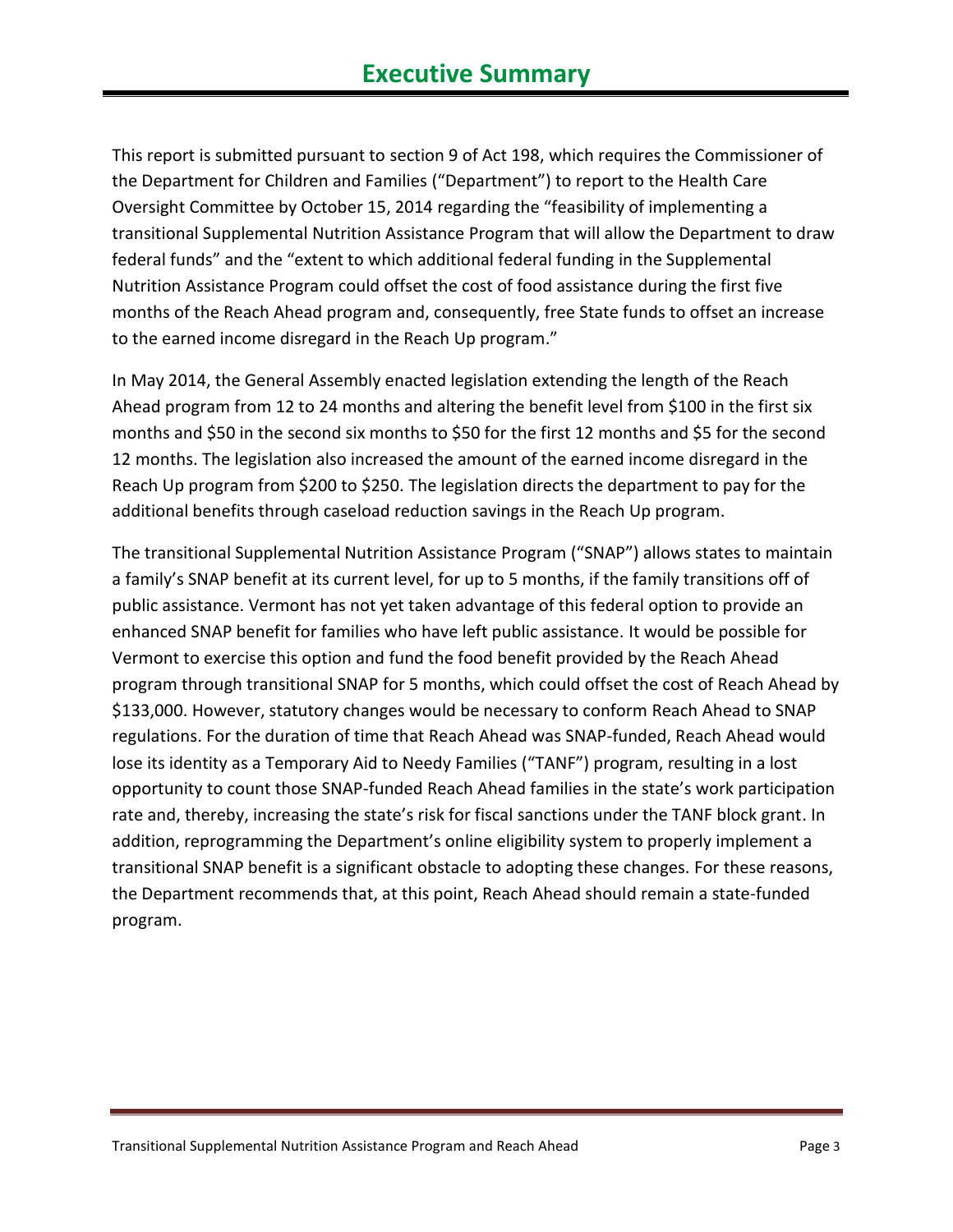#### **Reach Ahead**

Reach Ahead is a separate state-funded financial assistance program designed to improve families' financial stability while transitioning off of public assistance. The program provides financial assistance, in the form of a food assistance benefit, to working families who have recently left the Reach Up or Postsecondary Education programs. Eligible families are also entitled to support services, including a 100 percent child care subsidy, transportation, and career counseling.

The Department implemented Reach Ahead in April 2009. Since that time, Reach Ahead has provided eligible families with a \$100 food benefit for the first six months and a \$50 food benefit for the seventh through twelfth months of Reach Ahead participation. During this twelve-month period, eligible families have access to the support services described above.

Act 198, *An act relating to Reach Up, Reach Ahead, and the Enhanced Child Care Services Subsidy Program*, amends Reach Ahead by extending the duration of the program from twelve to twenty-four months and providing a \$50 food benefit for the first twelve months and a \$5 food benefit for the second twelve months. During the entire twenty-four months of Reach Ahead participation, families are entitled to support services, including a 100 percent child care subsidy. These changes will go into effect on July 1, 2015.

Act 198 directs the Department to fund the additional twelve months of Reach Ahead food assistance through caseload reduction savings in the Reach Up program. If the savings are insufficient to fund the additional months of Reach Ahead, the Department must suspend or modify the assistance. However, the Department anticipates that it will not be necessary to fund the additional months of food assistance through caseload reduction savings. Reducing the benefit from \$100 to \$50 in the first six months will save approximately \$150,000 and extending the benefit for an additional 12 months at \$5 will cost approximately \$27,000, yielding total estimated savings of \$123,000.

#### **Reach Up**

Reach Up, Vermont's TANF program, provides cash assistance to low-income families. Historically, as a work incentive for Reach Up participants, the program has disregarded \$200 per month of earnings from an unsubsidized job and 25 percent of the remaining unsubsidized earnings. Act 198 increased the earned income disregard from \$200 to \$250. The gross estimated cost of the increased earned income disregard is \$239,100. Applying the estimated \$123,000 in savings resulting from the changes in the Reach Ahead program to this cost yields a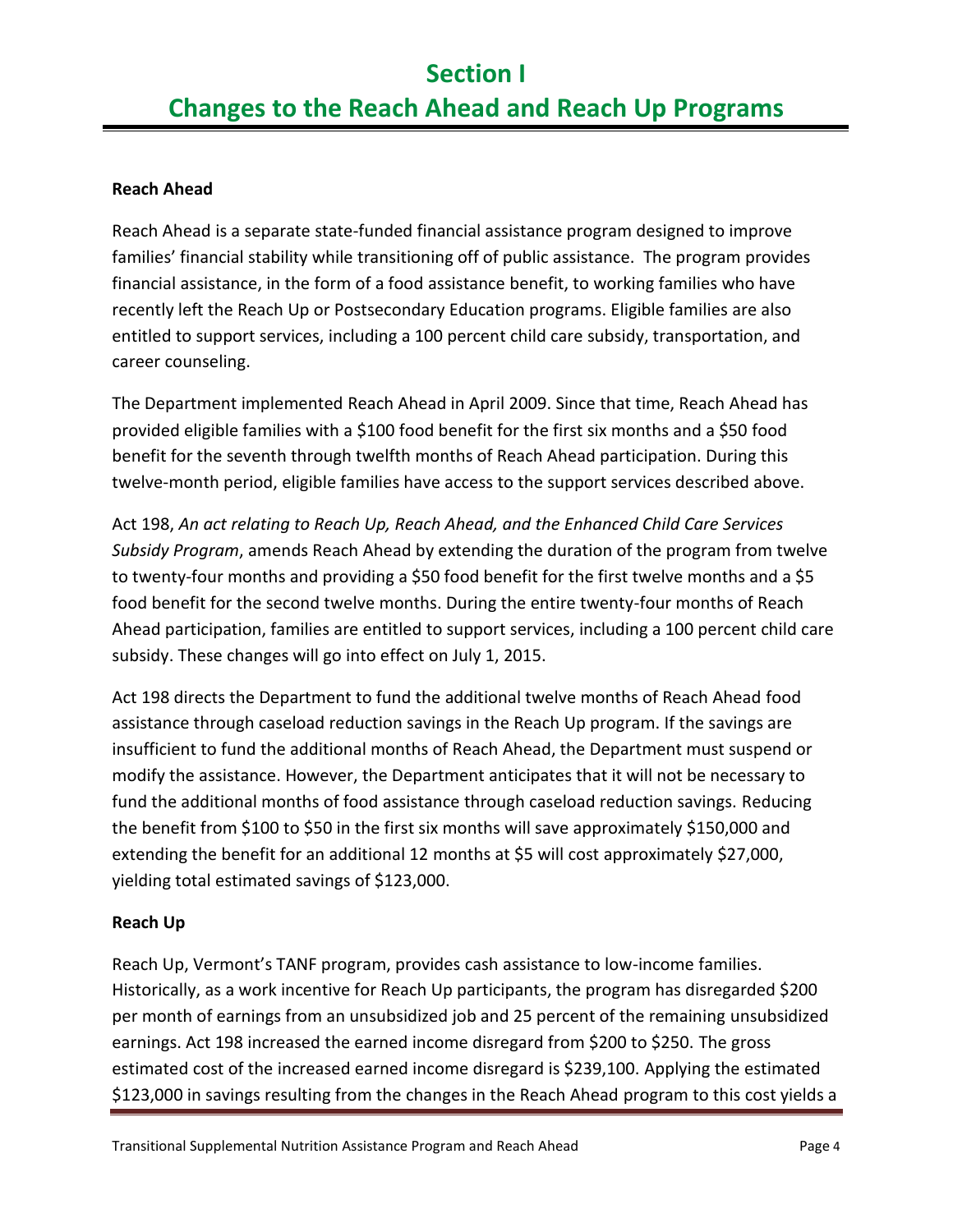net cost of \$116,100 for the increased earned income disregard. Unless another funding source was available, savings from reductions in the Reach Up caseload would have to cover the remaining cost.

The legislature has requested that the Department explore the feasibility of offsetting the cost of the increased earned income disregard through federal funding of the Reach Ahead program. Section II of this report describes transitional SNAP, the food assistance program from which federal funds could potentially be drawn to fund the Reach Ahead food benefit for the first five months. Section II also outlines some of the challenges to implementing transitional SNAP. Section III of this report describes the implications of funding Reach Ahead through transitional SNAP.

# **Section II Transitional Supplemental Nutrition Assistance Program**

#### **Background**

The SNAP statutes and regulations provide states with the option of providing up to five months of transitional SNAP benefits to families that leave a Temporary Assistance for Needy Families (TANF) or state-funded public assistance program.<sup>1</sup> During the transitional period, the household's SNAP benefit level is frozen at the amount it received prior to leaving public assistance, adjusted for the loss of public assistance income.<sup>2</sup> At the end of the transitional period, households may reapply for continued benefits pursuant to regular SNAP rules.<sup>3</sup>

According to the most recent SNAP State Options report, published by the USDA Food and Nutrition Service in August 2012, 20 states provide transitional benefits.<sup>4</sup>

#### **Feasibility of Implementing Transitional SNAP Benefits**

A transitional SNAP benefit in Vermont would provide families leaving Reach Up or the Postsecondary Education program with a fixed 3SquaresVT benefit during the five-month transitional period. The primary challenge in implementing a transitional benefit is reprogramming the Department's online eligibility system, ACCESS, to properly determine eligibility for the transitional benefit. This change would require significant development and testing work within ACCESS.

 $\overline{a}$ 

 $^1$  Certain categories of households are ineligible for transitional benefits, e.g. households leaving TANF due to a sanction; households in which all members are disqualified from receiving SNAP benefits. 7 C.F.R. § 273.26.

 $2$  7 C.F.R. § 273.27(a). States also have the option of adjusting benefit levels based on information from another program in which the household participates. *Id.*

 $3$  7 C.F.R. § 273.31(b).

<sup>4</sup> USDA-FNS, *Supplemental Nutrition Assistance Program: State Options Report*, August 2012, http://www.fns.usda.gov/snap/rules/Memo/Support/State\_Options/10-State\_Options.pdf.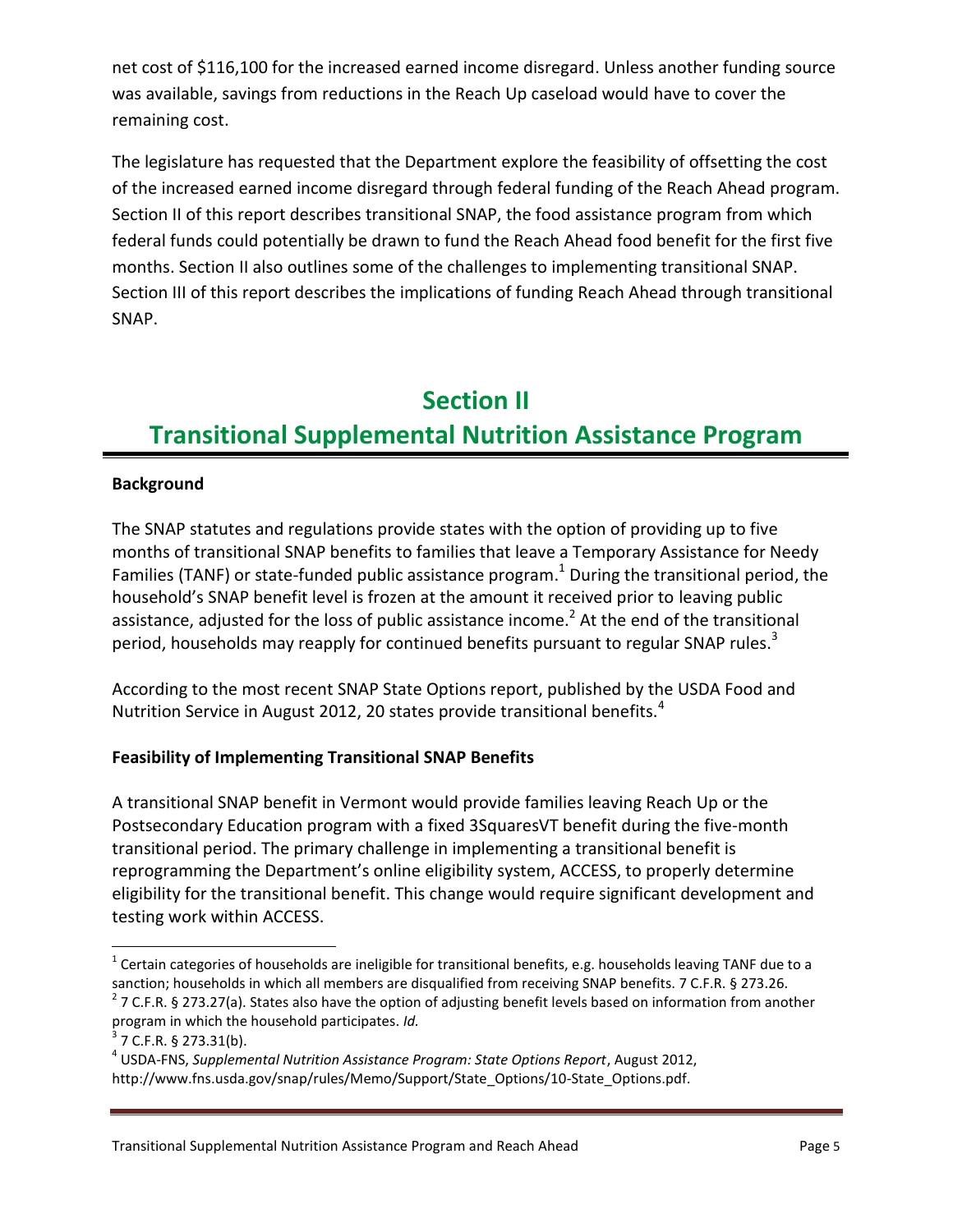The Department estimates that implementing transitional benefits would take approximately 18 cumulative months to complete the necessary programming changes. This estimate includes six to ten months dedicated to development and testing work on the transitional benefits project, in addition to the time currently dedicated to other prioritized projects and the daily production support provided by systems development staff.

Other considerations in implementing transitional benefits, and which must be outlined in the SNAP state plan of operation, include:

- Designating which category of households are eligible SNAP regulations give states the discretion to exclude households from eligibility for transitional benefits;
- Determining the maximum number of months for which transitional benefits will be provided;
- Determining whether to exercise the option to adjust benefit levels based on information received from another program;
- Determining the recertification method upon expiration of the transitional period.

# **Section III Funding Reach Ahead through Transitional SNAP**

#### **Reach Ahead, State Maintenance of Effort Expenditure, and the Work Participation Rate**

Under the federal TANF statute and regulations, states must spend a specified amount of state funds on benefits and services for needy families, called Maintenance of Effort (MOE).<sup>5</sup> Vermont's current MOE requirement is \$25.5 million.<sup>6</sup> As a separate state-funded program, Reach Ahead expenditures accounted for \$456,874 of the state's MOE requirement for fiscal year 2013.

Federal law requires 50 percent of all TANF- or MOE-funded families with a work-eligible individual and at least 90 percent of two-parent families with two work-eligible individuals to engage in work or work-related activities for a minimum number of hours each month. A state that does not meet this "work participation rate" requirement (WPR) may face fiscal sanctions.<sup>7</sup>

As an MOE-funded program for working families, Reach Ahead significantly improves Vermont's WPR, thereby decreasing the state's risk for fiscal sanctions. When Reach Ahead was first implemented, it increased the state's WPR by approximately 18 percent. The Department

 $\overline{\phantom{a}}$ 

 $5$  45 C.F.R. § 263.1.

 $^6$  Vermont claims approximately \$45 million in MOE expenditures in order to receive additional credit toward the federal work participation rate.

 $^7$  42 U.S.C. § 609(a)(3).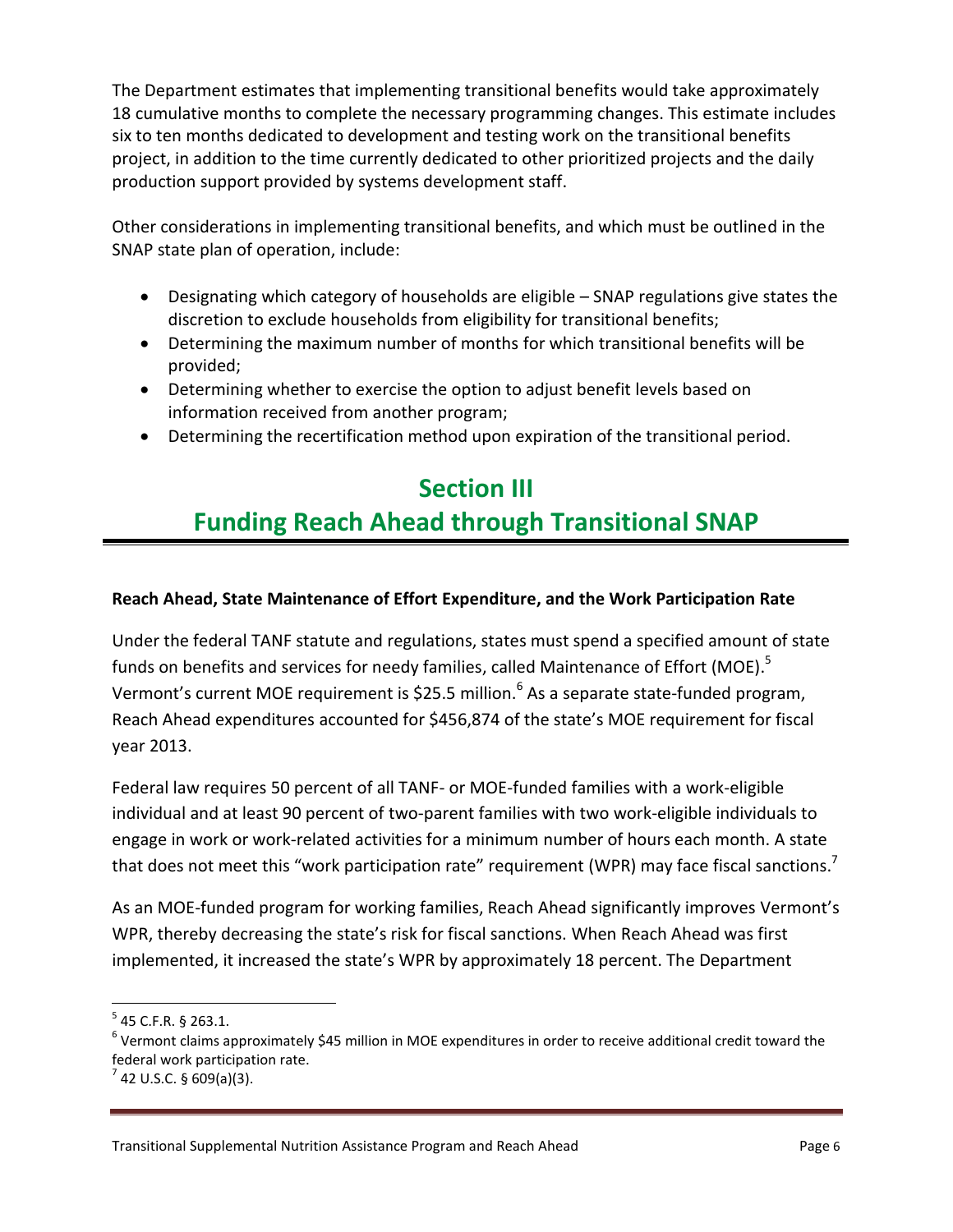estimates that by extending the program for an additional 12 months, the WPR would increase by an additional 18 percent.

#### **Implications of Funding Reach Ahead through Transitional SNAP**

Funding Reach Ahead through Transitional SNAP for the first five months of the program would offset the cost of Reach Ahead by approximately \$133,000 (the estimated cost of five months of food assistance at the \$50 benefit level). These funds, in turn, could be used to completely offset the \$116,100 net cost associated with increasing the earned income disregard in the Reach Up program.

The most significant impact of funding Reach Ahead through transitional SNAP would be that Reach Ahead would lose its identity as a TANF program during the time that the program was SNAP funded. In order to draw down federal funds under the SNAP transitional benefit option, the state would have to comply with SNAP regulations in providing the benefit. This means that the benefit must be in the form of a SNAP benefit and the benefit level must be maintained at the level dictated by SNAP law. The Reach Ahead benefit, while in the form of food assistance, is not a SNAP benefit and the current benefit level set by statute bears no relation to a family's SNAP benefit level. The Reach Ahead program would have to be substantially altered in order to convert the benefit, for any duration of time, from a TANF benefit to a SNAP benefit.

In addition, the state could not claim SNAP-funded Reach Ahead benefits as MOE expenditures, and therefore, families with a SNAP-funded benefit could not count toward the WPR. As described above, families in the Reach Ahead program account for a significant percentage of the state's WPR.

## **Conclusion**

While funding Reach Ahead through transitional SNAP could offset the cost of food assistance during the first five months of Reach Ahead and, consequently, completely offset the cost of the increased earned income disregard in the Reach Up program, it would not be possible to fund Reach Ahead through transitional SNAP without changing the program to conform to SNAP regulations, and thereby, transforming Reach Ahead from a TANF program to a SNAP program (for the duration of time that the program was SNAP funded). These changes would require statutory amendments to both the Reach Ahead and SNAP programs. In addition, implementing transitional SNAP benefits would require significant resources to reprogram the Department's computer system.